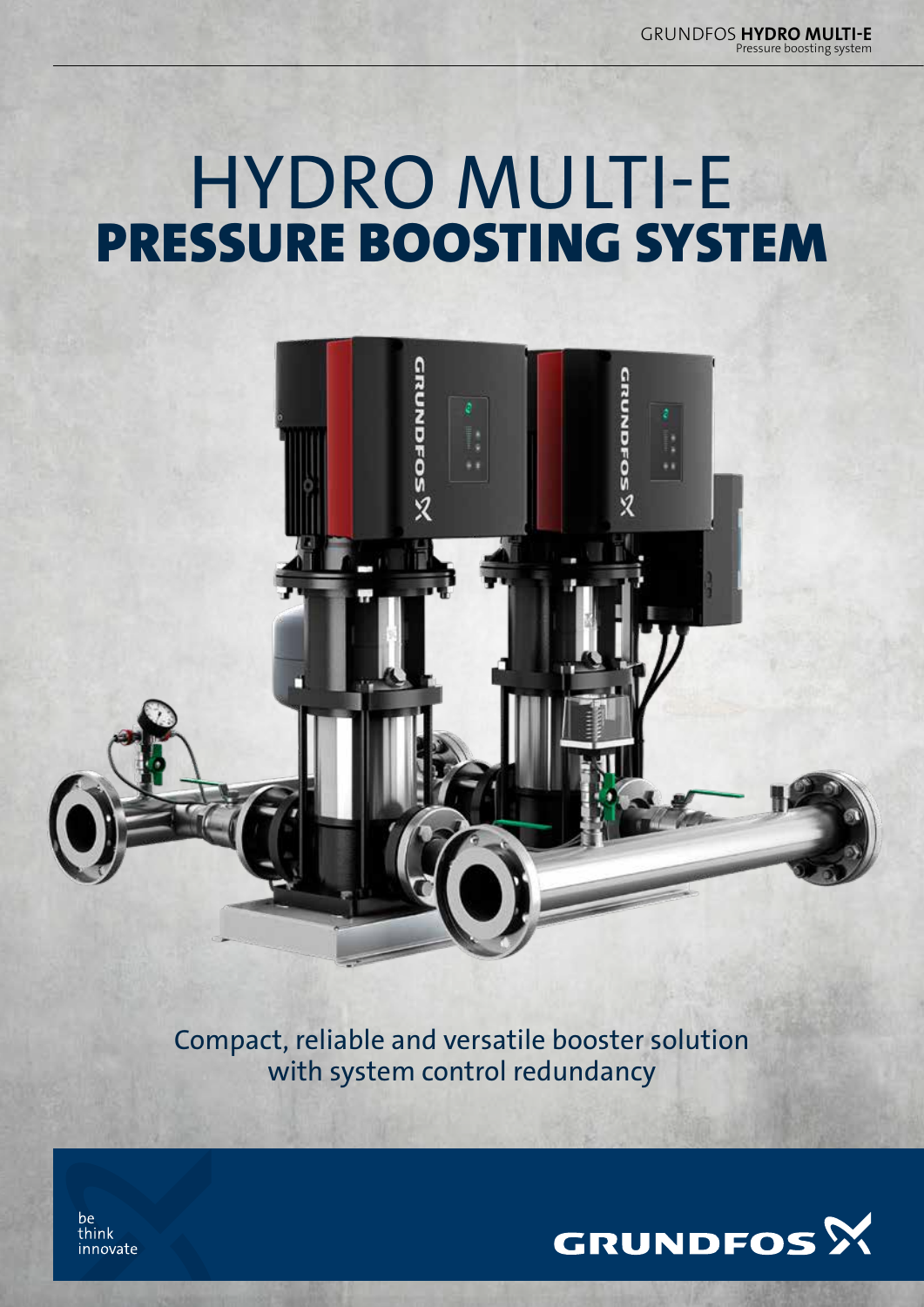# Intelligent pressure boosting system with built-in controls

Unique to the Hydro Multi-E is its lack of a conventional control unit. In this intelligent solution, control of the system lies within the pumps, which are able to communicate with each other.

Since each pump can function as the controlling unit, there is full redundancy if a sensor or pump should fail. Together with Grundfos GO, the Multi-E presents a highly reliable and versatile booster solution.

The most common application areas for the Hydro Multi-E are:

- Apartment buildings
- Hotels
- Hospitals
- Schools
- Irrigation • Wash and clean
- Fire hydrants

### Reliable and versatile with full system redundancy

### See what Hydro Multi-E offers:



#### High-efficiency IE5 motors Motors used in the Hydro Multi-E range meet IE5 efficiency standards.



#### Soft pressure build-up

The pump slowly fills the pipes on startup before ramping up speed to reach the setpoint, protecting against water hammer and damage, and reducing water leakage and noise.

Integrate fully into existing BMS or SCADA systems using the Grundfos CIM interfaces, which enable data communication via open and interoperable networks and ensure one solution offering complete process monitoring and control, increasing



#### Multi-Master system control redundancy

If a sensor or master pump should fail, the next pump with a sensor automatically takes over as the controlling unit. You get peace of mind with no breakdowns, increased uptime and smooth operation without the need for external controls – all settings are directly from the pump.



#### Proportional pressure

Proportional pressure reduces friction losses in the pipe, providing lower operation costs, less water leakage, greater comfort for the end-user and reduced energy consumption.



#### Remote monitoring with Grundfos GO

reliability.

Communication interfaces

Grundfos GO is a comprehensive platform for mobile pump control and pump selection, where you can monitor duty points, operating hours, power consumption, speed and temperature of the pumps from the Grundfos GO Remote app on your smartphone.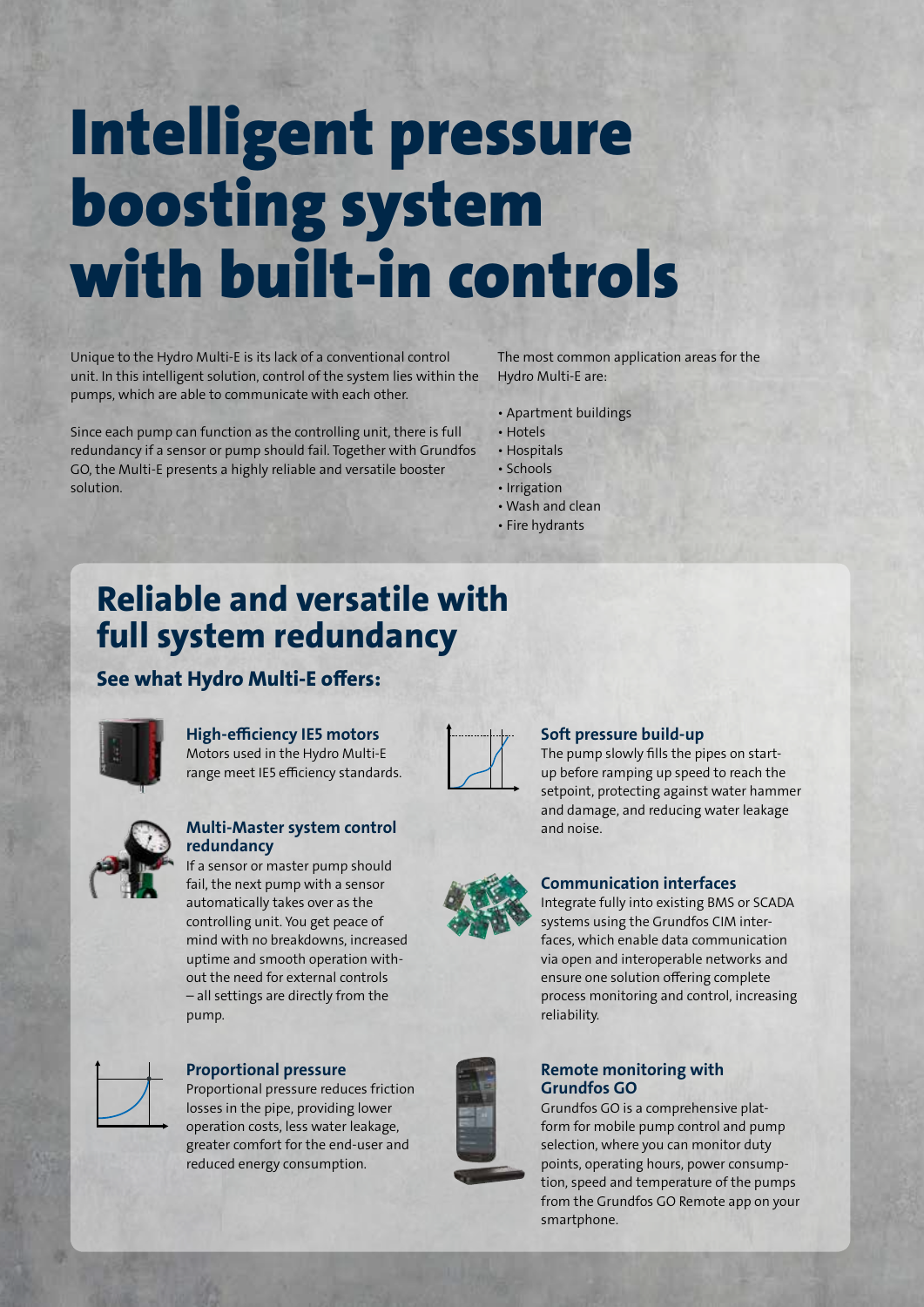## Standard configuration of all systems

When you order a Hydro Multi-E pressure boosting system, the standard configuration consists of:

- IE5 motors
- Stainless steel (hygienic)
- Pre-defined pressure tank
- Primary sensor redundancy

Quick delivery is assured – only four days from order placement to shipment from the factory.

| <b>General information</b> |                                                            |
|----------------------------|------------------------------------------------------------|
| Product range              | 2-4 pumps                                                  |
| Flow range                 | 0-140m <sup>3</sup> /h - CRE & CRIE<br>$0 - 80m^3/h - CME$ |
| Pressure range             | <b>PN10 &amp; PN16</b>                                     |
| Max power                  | $4 \times 11$ kW                                           |
| Liquid temp.               | $0 - 60^{\circ}C$                                          |
| Ambient temp.              | $0 - 50$ <sup>o</sup> C                                    |

#### Performance curve: HYDRO MULTI-E, CRE/CRIE Performance curve: HYDRO MULTI-E, CME





#### Material information

| Manifold:<br>Stainless steel EN 1.4571 / AISI 316                 | CRE, CRIE & CME-I |
|-------------------------------------------------------------------|-------------------|
| Base frame:<br>Stainless steel EN 1.4301 / AISI 304               | CRE, CRIE & CME-I |
| Manifold + base frame:<br>Galvanized steel EN/DIN 1.4301/AISI 304 | CME-A             |
| Pump:<br>Stainless steel EN/DIN 1.4301/AISI 304                   | CRIE & CME-I      |
| Pump:<br>Cast iron<br>(Wetted parts are Stainless steel)          | CRE & CME-A       |



Visit the Grundfos Product Centre online and get access to sizing tools and a full overview of all products, specifications, and application areas. Go to product-selection.grundfos.com